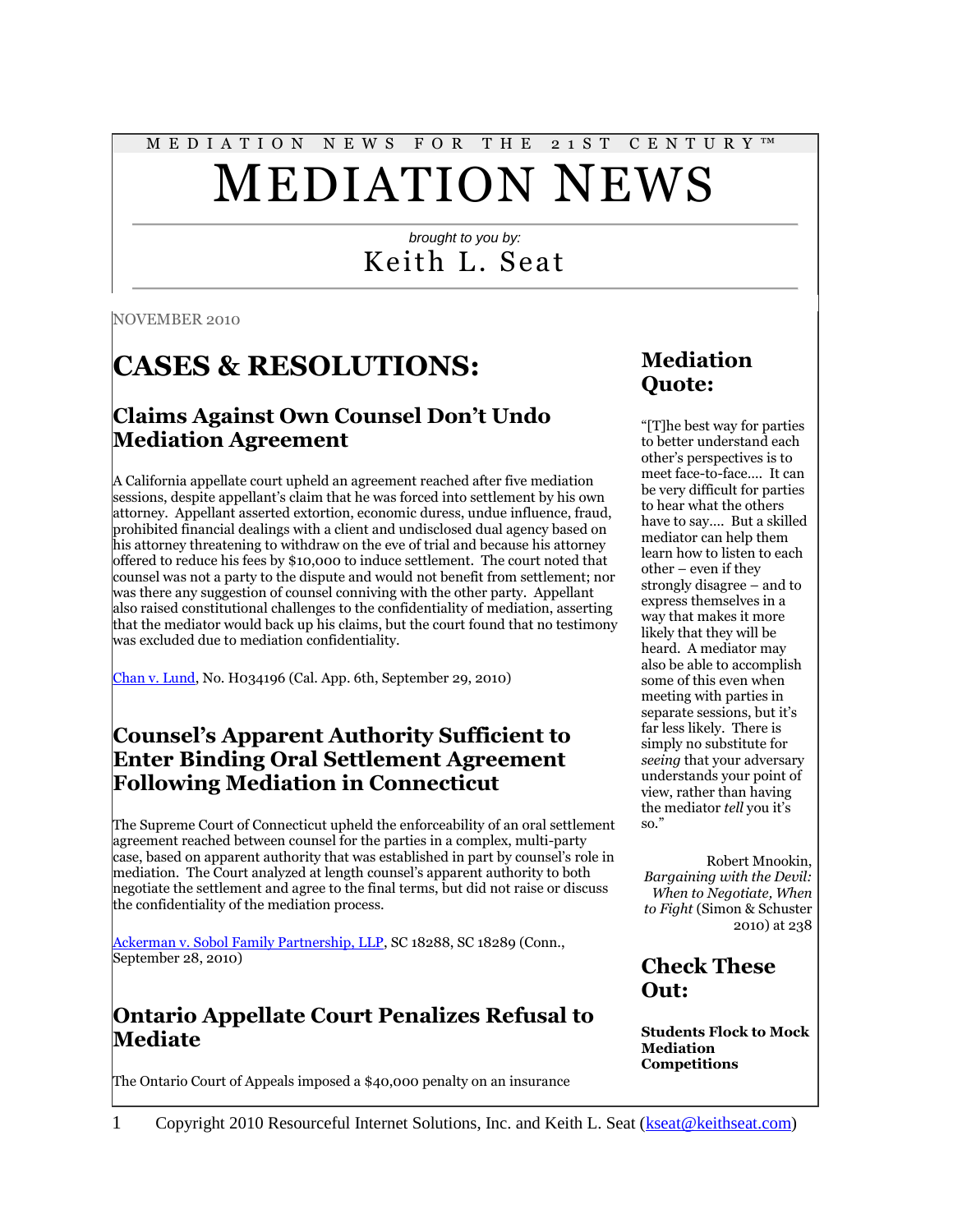company for refusing to mediate a personal injury case it considered to be outside the statutory requirement for mediation. The lower court found that the case was within the statutory threshold, but accepted the insurer's position as legitimate. However, the appellate court took a harder line in imposing the penalty and emphasized the requirements of participating in mediation and attempting to settle expeditiously.

[Law Times](http://www.lawtimesnews.com/201010187724/Headline-News/Insurer-playing-hardball-scores-hefty-fine) (October 18, 2010)

### **Publicizing Mediation Briefs Not Protected as Official Proceeding or Free Speech Under Anti-SLAPP Laws**

A California appellate court concluded that posting confidential mediation briefs on the internet is not protected under the state's anti-SLAPP laws, so claims of defamation were not stricken. The anti-SLAPP statute is designed to prevent chilling of the constitutional rights of freedom of speech and petition in connection with a public issue, and protects any statement made before judicial or other official proceedings. The court determined that mediation briefs are not covered because mediation, like arbitration, is a private contractual process rather than an official proceeding, and in any case the posting of the mediation briefs was long after the mediation so the posting had nothing to do with the mediation process. Further, the court concluded that the posting was not protected speech and does not concern an issue of public interest by merely providing information to the public about whether to purchase a particular property.

[Driver v. Hussein,](http://www.leagle.com/xmlResult.aspx?xmldoc=in%20caco%2020101001024.xml&docbase=cslwar3-2007-curr) No. A126534 (Cal. App. 1st, October 1, 2010)

### **Google Settles Buzz Class Action for \$8.5 Million in 14-Hour Mediation**

Class action litigation against Google over the privacy provisions of its Buzz social-networking application was resolved in a 14-hour long mediation, with a plan for Google to donate \$8.5 million (less plaintiffs' legal fees) to Internet privacy and education organizations. Google also modified its privacy provisions to the satisfaction of plaintiffs. Members of the plaintiff class will provide recommendations of possible recipient organizations for Google to review and formulate into a formal proposal for the court's final approval.

[The Harvard Crimson](http://www.thecrimson.com/article/2010/9/7/google-mason-privacy-settlement/) (September 7, 2010); **PCMag.com** (September 3, 2010)

### **Tulsa Mayor and City Council Continue to Sort out Process to Address Disputes Between Them**

While the mayor of Tulsa, Oklahoma continues to favor formal mediation to resolve pending legal issues and other disputes with the City Council, the council has concluded that it should only participate in facilitated open meetings in order to comply with the Oklahoma Open Meeting Act. An earlier plan for council

- The International Chamber of Commerce (ICC) is holding its 6th International Mediation Competition from February 4-9, 2011. [FinChannel](http://finchannel.com/Main_News/Business/72670_Challenge_on_for_6th_ICC_International_Mediation_Competition_/) [.com](http://finchannel.com/Main_News/Business/72670_Challenge_on_for_6th_ICC_International_Mediation_Competition_/) (October 8. 2010)
- The International Competition for Mediation Advocacy (ICMA) is an annual educational event for law students from around the world. The ICMA competition will be held in Toronto in March 2011. [Advocates](http://www.advinmed.com/ICMA.asp)  [in Mediation](http://www.advinmed.com/ICMA.asp) (October 27, 2010)
- The first International Alternative Dispute Resolution Mooting Competition has been held in Hong Kong with eight teams from various parts of the world. The competition involved an arbitration followed by mediation, in order to expose students to both processes. Murdo ch University in Australia placed first, but the Hong Kong team from City University came in second, ahead of Harvard and Tsinghua. [The](http://www.thestandard.com.hk/news_detail.asp?pp_cat=15&art_id=102623&sid=29492383&con_type=1)  **[Standard](http://www.thestandard.com.hk/news_detail.asp?pp_cat=15&art_id=102623&sid=29492383&con_type=1)** (September 7,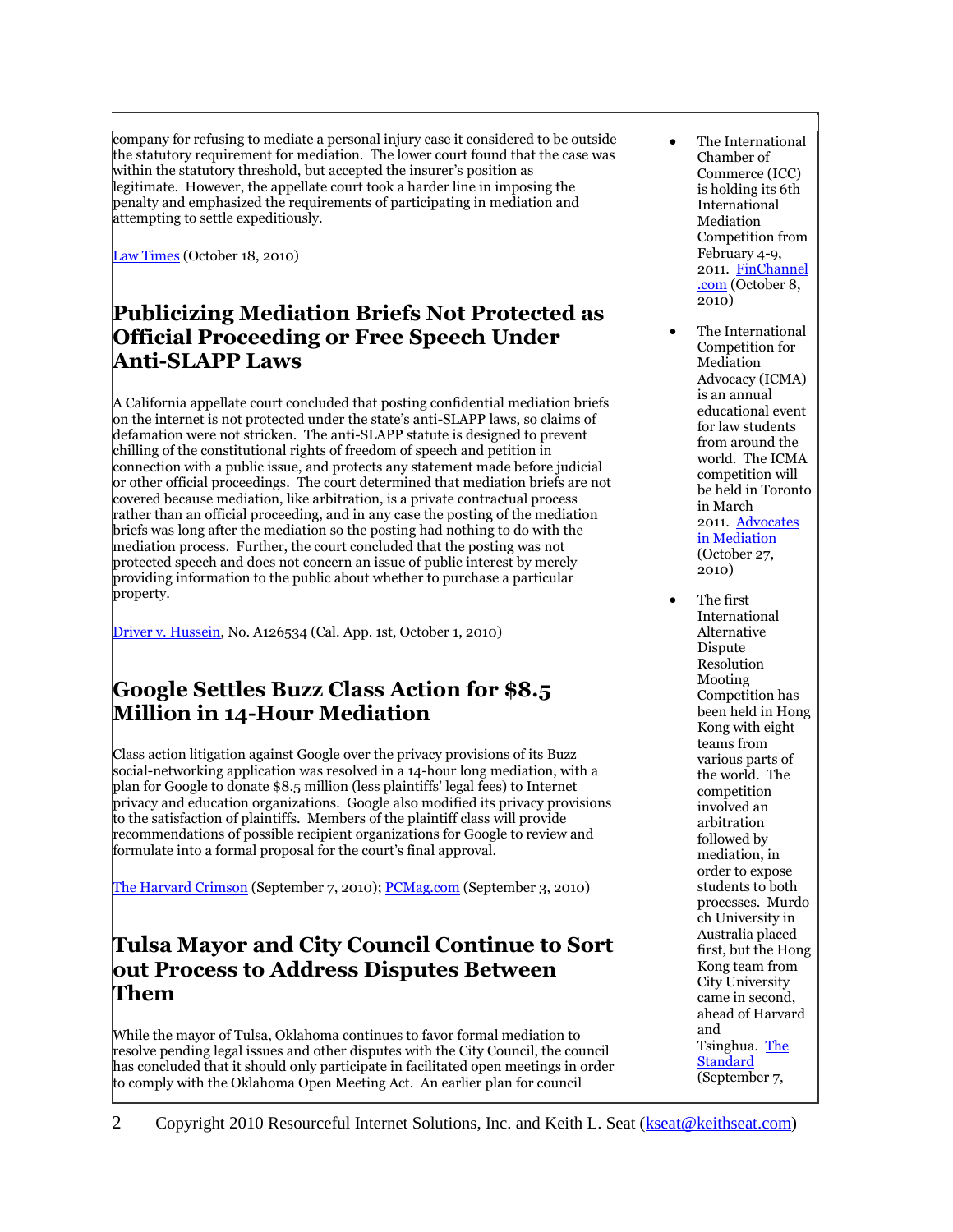members to meet in smaller closed groups to determine the ground rules for an open meeting has been rejected as improper circumvention of the Open Meetings Act. Potential issues include a criminal probe, actual and threatened litigation and an ethics complaint, but the mayor is awaiting communication about the exact purpose of the open meeting. The mayor says he is likely to attend, but is concerned about the posturing, cheap shots and criticism that are likely at open meetings.

[Tulsa World.com](http://www.tulsaworld.com/news/article.aspx?subjectid=334&articleid=20100904_11_A1_Counci491174) (September 4, 2010)

### **Other Notable Cases & Proceedings**

- The parties to a California real estate transaction agreed that an unsuccessful "informal" mediation was not sufficient to satisfy the mandatory mediation clause in the standard form residential real estate contact and that a professional mediation was needed. The California trial court then set a mediation deadline for the second, professional mediation. [Reilly v. Cowitt,](http://www.leagle.com/xmlResult.aspx?xmldoc=in%20caco%2020101005020.xml&docbase=cslwar3-2007-curr) No. B220439 (Cal. App. 2d, October 5, 2010)
- Duke University is in mediation with its insurer, American International Group, seeking to settle litigation over reimbursement for Duke's costs from confidential settlements the school entered into with three members of the lacrosse team who were falsely accused of raping a stripper. A lawyer in the case stated in 2008 that AIG had offered \$5 million to Duke. [Bloomberg](http://www.bloomberg.com/news/2010-10-11/aig-in-talks-to-settle-suit-on-duke-s-costs-from-stripper-lacrosse-cases.html) (October 11, 2010)
- The Boy Scouts of America have reached settlements in mediation with six men who claimed to have been sexually abused as members of an Oregon troop in the 1980s. A jury awarded one of the men \$19.9 million in April, which the Scouts intended to appeal but have now settled. The [New York Times](http://www.nytimes.com/2010/09/02/us/02boyscouts.html?_r=1) (September 1, 2010)
- The Archdiocese of Milwaukee has agreed to mediation of 12 fraud lawsuits by sexual abuse victims who claim that the archdiocese withheld information about priests who sexually abused minors, enabling the priests to abuse again. The archdiocese has paid \$30 million so far in other sex abuse settlements. [The Badger Herald](http://badgerherald.com/news/2010/10/13/archdiocese_of_milwa.php) (October 13, 2010)
- Despite calls by the Federal Communications Commission, a U.S. Senator and others for the parties to enter into mediation, a dispute over carriage rates between Fox and Cablevision left three million New Yorkarea consumers without favorite shows and baseball playoff games for two weeks. [CNBC](http://www.cnbc.com/id/39929622) (October 31, 2010)[; Fierce IPTV.com](http://www.fierceiptv.com/story/fox-cablevision-war-words-goes-dolan-asks-mediation-again/2010-10-27-0) (October 27, 2010); [Trading Markets.com](http://www.tradingmarkets.com/news/stock-alert/nws.a_menendez-urges-cablevision-and-news-corp-to-accept-mediation-in-dispute-that-has-left-fox-channels-d-1239345.html) (October 19, 2010); [TV Latest](http://www.tvlatest.com/article/1612/Fox+pulls+stations+from+Cabelvision) (October 16, 2010); [New Tee Vee](http://newteevee.com/2010/10/15/vid-biz-fox-cablevision-justin-tv-cablecard/) (October 15, 2010); [The Wrap](http://www.thewrap.com/television/article/alcs-looming-cablevision-and-fox-still-fighting-over-retrans-fees-21725) (October 14, 2010)
- The Tribune Co., owner of The Chicago Tribune, Los Angeles Times and other dailies and TV stations, has reached agreement in mediation and is filing a reorganization plan in its bankruptcy proceedings with the backing of senior lenders and unsecured creditors. [Courthouse News](http://www.courthousenews.com/2010/10/19/31186.htm)  [Service](http://www.courthousenews.com/2010/10/19/31186.htm) (October 19, 2010)
- Bankrupt Nortel Networks is turning to a Los Angeles mediator who charges \$1,000 an hour and a retainer of \$100,000 for prep and five days of mediation in order to divide up \$6 billion of assets in its bankruptcy proceeding. [Ottawa Citizen](http://www.ottawacitizen.com/business/Warring+Nortel+groups+turn+mediator+tackle+gets+what/3661802/story.html) (October 13, 2010)
- Mediation was used in an effort to resolve the dispute between the Western Athletic Conference and Nevada and Fresno State, both of which sought to leave the WAC for the Mountain West Conference, and agreement was reached. In another matter,

#### 2010); **International** [ADR Mooting](http://www.cityu.edu.hk/slw/ADR_Moot/index.html)  **Competition** [Website](http://www.cityu.edu.hk/slw/ADR_Moot/index.html)

 Brenau University hosts its 8th annual intercollegiate mock mediation competition in Gainesville, Georgia, with six teams from Georgia, Tennessee and North Carolina. A national tournament will follow at Drake Law School in Des Moines, Iowa. [PR](http://www.prweb.com/releases/2010/mediation/prweb4583094.htm)  [Web.com](http://www.prweb.com/releases/2010/mediation/prweb4583094.htm) (September 28, 2010)

#### **Settlement Videos as Mediation Tool**

Plaintiffs' counsel urges preparation of a settlement video – including day-inthe-life footage – in every personal injury and similar case that is significant enough to merit the cost, which ranges from thousands to tens of thousands of dollars. Preparation of the video should be considered from the beginning of the case, with taping of the accident scene and witness interviews all the way to expert testimony and depositions, using a videographer with real movie-making experience. Adjusters and opposing counsel can use the videos to get senior decision-makers to resolve cases. [Law.com](http://www.law.com/jsp/lawtechnologynews/PubArticleLTN.jsp?id=1202472386318) (September 23, 2010)

#### **Collection Agency in Mediation Clothing** Calling itself a "mediation firm that specializes in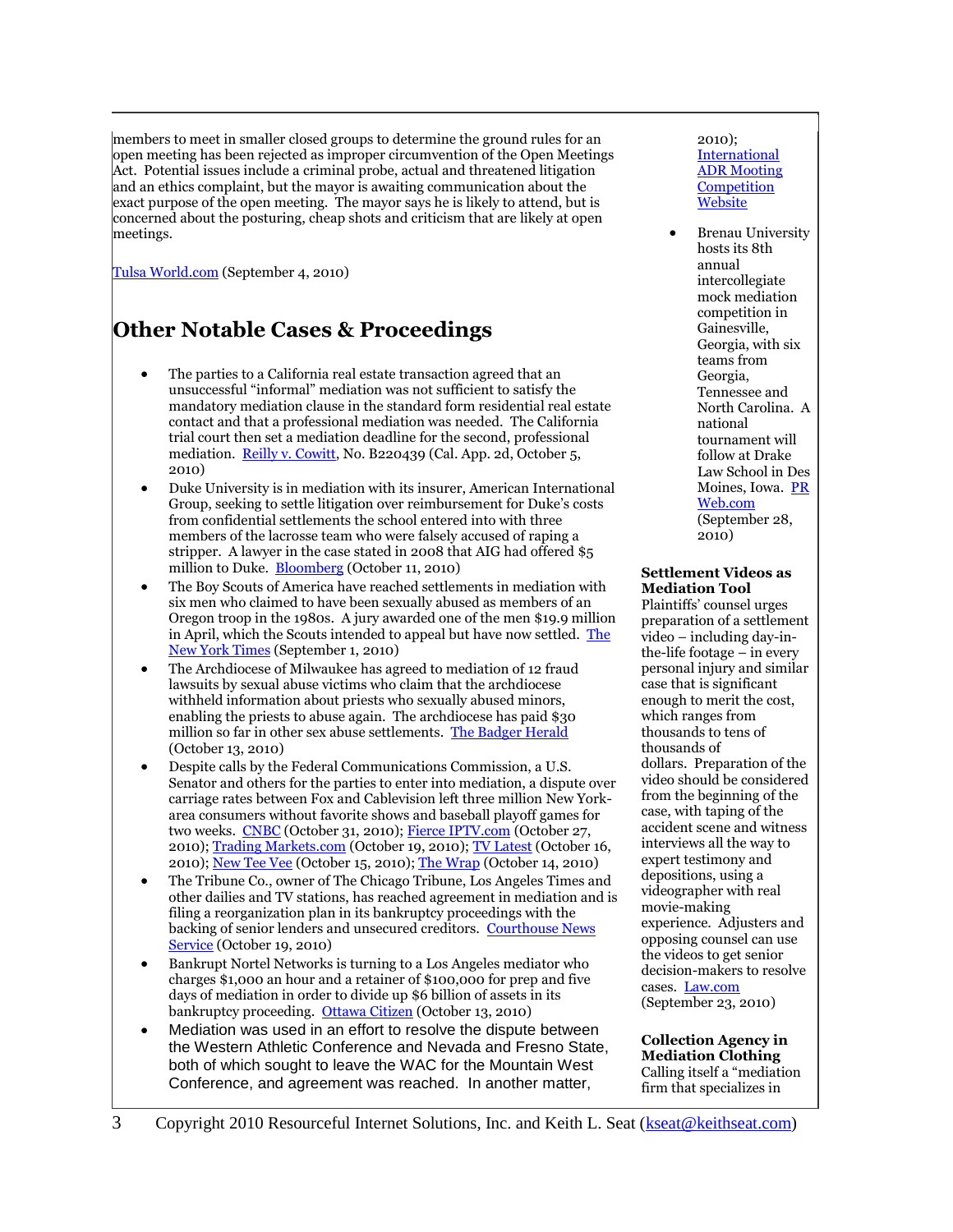mediation resulted in a settlement between Nebraska and the Big 12 Conference on October 12, 2010. [Star Advertiser.com](http://www.staradvertiser.com/sports/sportsnews/20101012_League_negotiating_exits.html) (October 12, 2010); [The Collegian](http://collegian.csufresno.edu/2010/10/28/wac-fresno-state-and-nevada-reach-agreement/) (October 28, 2010); [RGJ.com](http://www.rgj.com/article/20101013/SPORTS06/10130414/1018/SPORTS) (October 13, 2010)

### **NEWS & INITIATIVES:**

### **Mediation Encouraged in California Environmental Quality Act Disputes**

New legislation in California amends the California Environmental Quality Act  $(CEQA)$  to encourage mediation prior to filing litigation and to discourage frivolous lawsuits. The legislation, SB 1456, was enacted on September 29, 2010, became effective immediately, and sunsets on January 1, 2016. While mediation is optional, if pursued by the parties it tolls all limitation periods until the mediation is completed.

[JD Supra.com](http://www.jdsupra.com/post/documentViewer.aspx?fid=fd142a59-0f9a-4c36-9338-190dc8929844) (October 18, 2010)

### **Connecticut Requires Mediation in Medical Malpractice Cases**

Mediation or another form of alternative dispute resolution is now required in medical malpractice cases in Connecticut. The presiding judge in the case or another judge will conduct the first mediation session. If the case does not settle at that session it is up to the parties whether to continue with mediation.

[U.S. Politics Today](http://uspolitics.einnews.com/247pr/172680) (September 29, 2010)

### **North Dakota Expands Agricultural Mediation to Oil Exploration**

The Agricultural Mediation Service of North Dakota has been authorized to expand beyond helping farmers, ranchers and their creditors to addressing disputes between landowners, producers and energy companies. While the mediation program is voluntary and requires agreement to participate by both sides, the leading oil and gas industry organization in the state, the North Dakota Petroleum Council, is encouraging its members to use mediation to maintain strong relationships with surface owners.

[Grand Forks Herald](http://www.grandforksherald.com/event/article/id/178884/group/homepage/) (October 11, 2010)

### **Missouri Proposes Mandatory Mediation for**

commercial collections," United Mediation Services states in its materials that it is a collection agency. But the firm asserts that it is different because it only uses certified debt mediators and requires its collectors to complete a mediation certification program. [PR.com](http://www.pr.com/press-release/266552) (October 2, 2010)

### **Other Cases & Resolutions:**

- New Zealand's prime minister offers mediation by the government to resolve a labor dispute that could hold up filming of Peter Jackson's *The Hobbit* movies. [CBC News](http://www.cbc.ca/arts/film/story/2010/10/04/hobbit-new-zealand.html) (October 4, 2010)
- The parties in foreclosure proceedings against the tallest skyscraper in Newark, NJ are heading to mediation. [NJ.com](http://www.nj.com/news/index.ssf/2010/09/foreclosure_dispute_over_newar.html) (September 27, 2010)
- After two years of little progress, the Ukiah City Council and Ukiah Valley Sanitation District are paying a facilitator \$31,000 to assist with administrative issues and help identify issues that need mediation. [Ukiah Daily](http://www.ukiahdailyjournal.com/ci_16234414)  [Journal](http://www.ukiahdailyjournal.com/ci_16234414) (October 2, 2010)
- A mother received a \$1 million mediation settlement for injuries in deck collapse. [Northwest](http://www.nwherald.com/articles/2010/09/30/r_7jyfvn4ero2blk2zkmnspq/index.xml)  [Herald](http://www.nwherald.com/articles/2010/09/30/r_7jyfvn4ero2blk2zkmnspq/index.xml) (October 1, 2010)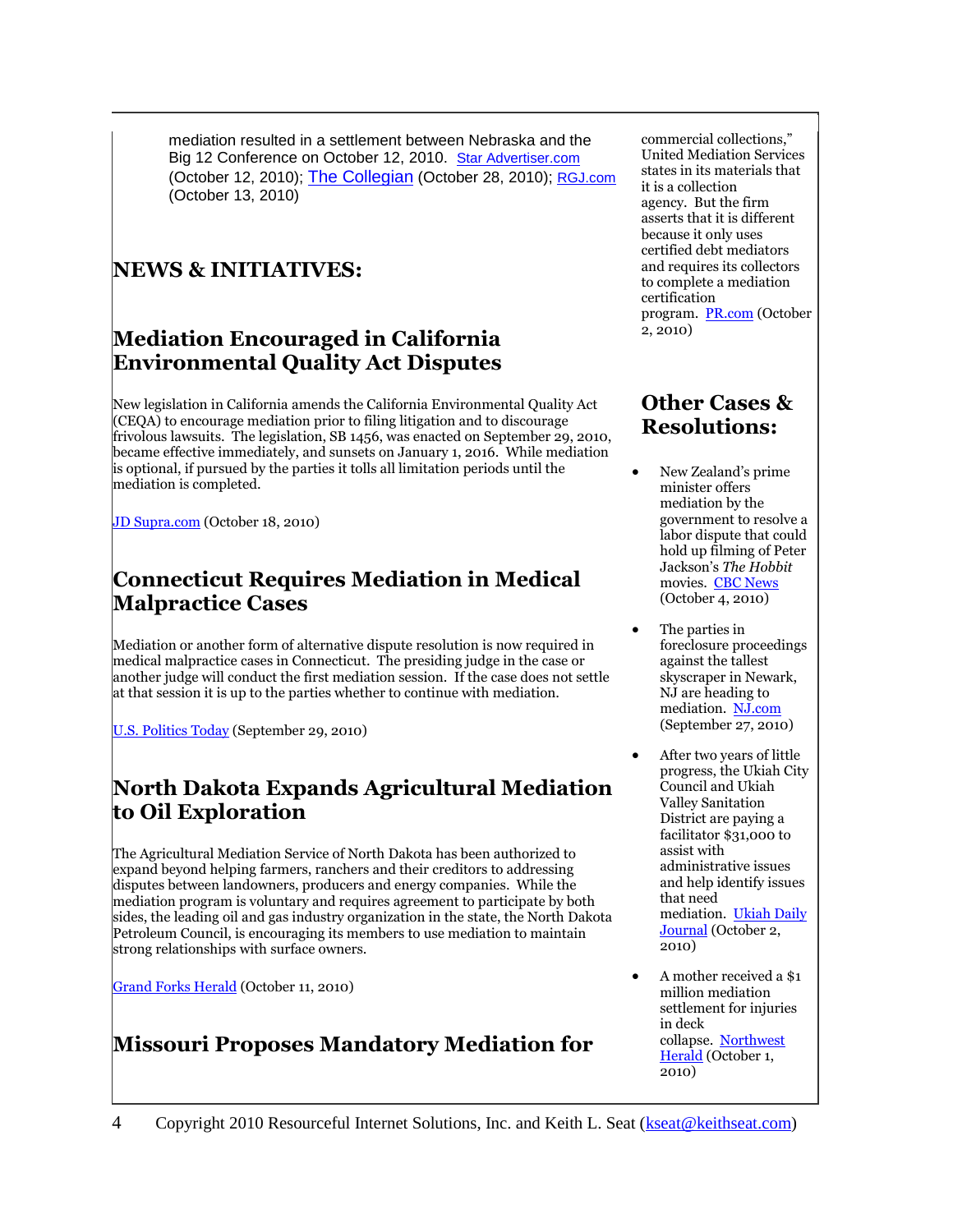# **All Large Civil Cases**

A commission of the Missouri Supreme Court has issued a report proposing revisions to the state's mediation rule, including court-ordered mediation in all civil cases with a demand over \$25,000. The commission also considered the Uniform Mediation Act, but proposes merely to clarify the state's current rules on admissibility and confidentiality. While recognizing that mandatory mediation may be a challenge in rural areas where mediation is less common, the commission was influenced by the national trend towards mediation. The commission began with surveys that showed a high level of use and satisfaction with mediation in Missouri and a majority favoring court-ordered mediation in all cases. The commission is seeking input on its proposals by early December and expects the Court to act by next summer.

[All Business](http://www.allbusiness.com/government/government-bodies-offices-regional/15152951-1.html) (September 26, 2010)

## **Update on Home Foreclosure Mediation**

- Mediation programs addressing home foreclosures are well under way in Florida, but the groups administering the programs often have trouble getting through to distrustful homeowners who may not recognize the court-sponsored program and receive many letters and calls from other groups seeking to sell services. While 5,700 mediations have been completed in the Miami-Dade program since it began in May 2009, fewer than half of eligible homeowners participate in mediation. Mediation is free to homeowners in Florida, with lenders paying the entire \$750 mediation fee. The mediation program in Florida's 5th Judicial Circuit began on July 1 and has received about 200 referrals. [Miami Today News](http://www.miamitodaynews.com/news/100909/story1.shtml) (September 9, 2010)[; Ocala.com](http://www.ocala.com/article/20100924/OBIZ/100929836/-1/entertainment02?p=3&tc=pg) (September 24, 2010)
- Connecticut reported statistics for its Foreclosure Mediation Program showing that in the last fiscal year about 21,000 cases were eligible for mediation, but homeowners chose to proceed with mediation in just under 10,000 or 47% of them. [Program Statistics;](http://www.jud.ct.gov/statistics/FMP/FMP_graph_2010.pdf) [KarlBayer.com](http://www.karlbayer.com/blog/?p=10934) (September 22, 2010)
- Cuyahoga County, Ohio launched a free home foreclosure mediation program two years ago and reports a 72% success rate. The program has assisted about 3,800 homeowners with settlements. A new mediation program in Holmes County, Ohio is also showing good results after half a year, not only with home foreclosures, but civil and domestic cases as well. The Homes County program relies on private mediators, with the parties covering the mediators' fees. [WKYC.com](http://www.wkyc.com/news/local/story.aspx?storyid=154592&catid=3) (October 22, 2010); [The-Daily-Record.com](http://www.the-daily-record.com/news/article/4903586) (September 30, 2010)
- Foreclosure mediation is off to a slow start in Maryland under the state statute which took effect July 1. In the first three months only 130 borrowers took advantage of the program, while the state expects more than 4,000 mediations in the first year. Requests began to pick up in September, just as national banks began temporarily halting foreclosures due to documentation problems. [Washington Examiner](http://www.washingtonexaminer.com/local/Md_-foreclosure-mediation-in-low-demand-1192971-104817894.html) (October 12, 2010)
- The Pennsylvania Supreme Court is requesting county courts in the state to consider adopting mediation programs to help deal with the large number of home foreclosure cases in the courts. Philadelphia and eight other counties in the state already have foreclosure mediation programs in place. The Administrative Office of Pennsylvania Courts expects the foreclosure problem in the state to get worse before it improves. [The](http://www.philly.com/inquirer/local/pa/20100913_Pa__foreclosure_mediation_urged.html)
- A Pennsylvania school district agreed in mediation to pay \$610,000 to settle claims by two students that the school spied on them by secretly activating the web cams on their laptops. [UPI.com](http://www.upi.com/Top_News/US/2010/10/12/School-district-laptop-suits-settled/UPI-42131286917151/) (October 12, 2010)
- Australia's biggest sexual harassment case against a department store group, nine directors and the former chief executive ended with a mediated settlement of \$850,000. [SMH.com.a](http://news.smh.com.au/breaking-news-national/fraserkirk-djs-agree-to-settlement-20101016-16oc3.html)  $\mathbf{u}$  $\mathbf{u}$  $\mathbf{u}$  (October 16, 2010)
- Actor-singer Jamie Foxx will mediate a personal injury claim by a waiter who cut his hand at Foxx's party and so cannot become a brain surgeon. Beverly Hills [Courier](http://67.59.172.92/article/Local_News/Local_News/Personal_Injury_Case_Against_Jamie_Foxx_to_Go_Before_Mediator/71748) (October 1, 2010)

### **Other News & Initiatives:**

- Parties are increasingly representing themselves in court, raising numerous challenges for the justice system, some of which are addressed by increased mediation at all judicial levels. [Nashua](http://www.nashuatelegraph.com/news/864227-196/courts-address-problem-of-rising-number-of.html)  [Telegraph.com](http://www.nashuatelegraph.com/news/864227-196/courts-address-problem-of-rising-number-of.html) (September 26, 2010)
- The Phoenix police department plans to implement a program for mediation of resident complaints against police officers which involve rude behavior, cultural insensitivity and other types of non-violent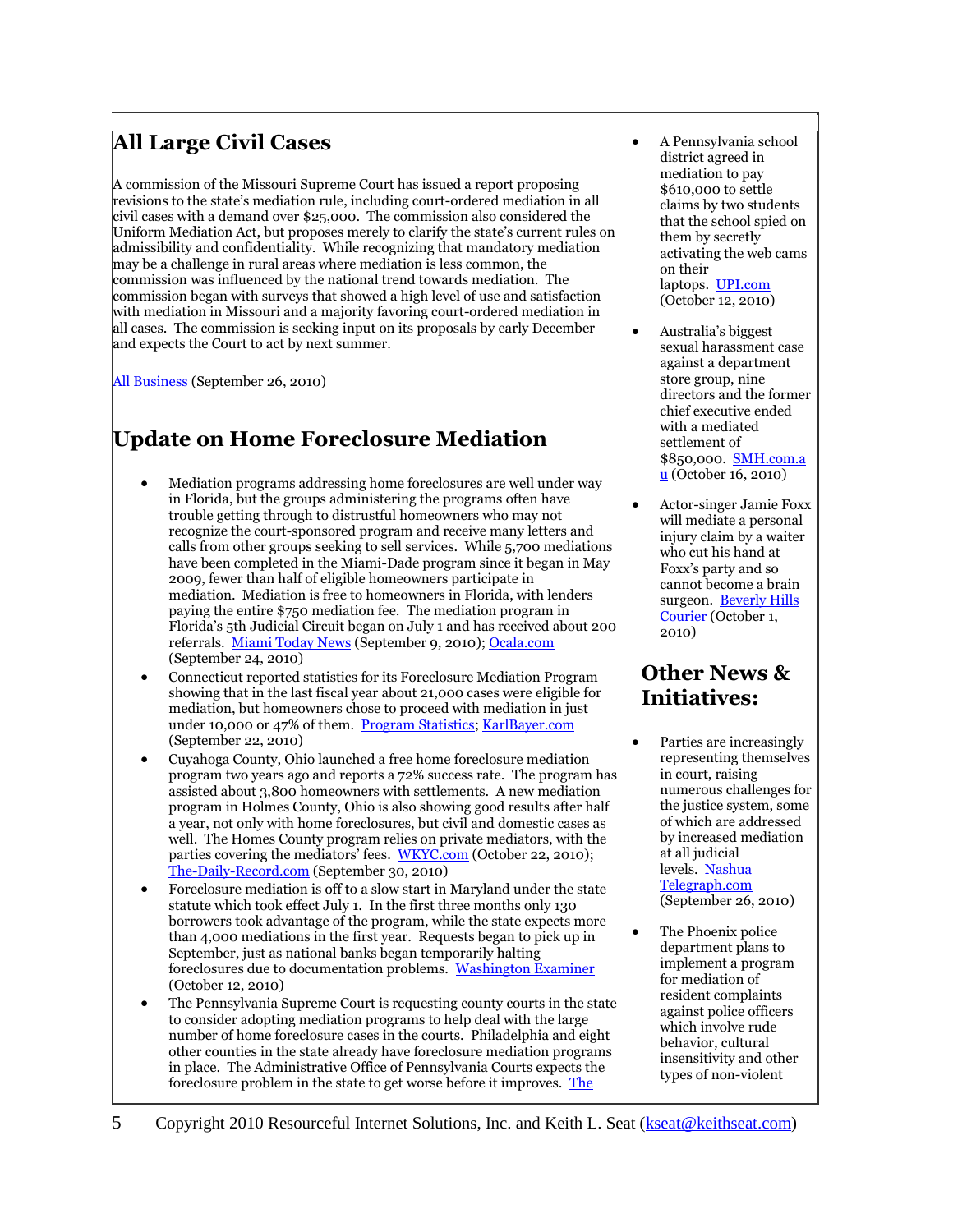[Philadelphia Inquirer](http://www.philly.com/inquirer/local/pa/20100913_Pa__foreclosure_mediation_urged.html) (September 13, 2010)

 Utah will consider legislation this year that would give homeowners facing foreclosure the right to request mediation with their financial institutions in order to seek a loan modification or other relief. Utah is among the top ten states with the highest foreclosure rates in the country. [ABC4.com](http://www.abc4.com/content/news/top%20stories/story/Bailout-for-homeowners-being-planned/qovTVBDQsk6HifnXlNl0YQ.cspx) (September 28, 2010); [KSL.com](http://www.ksl.com/?nid=148&sid=12785366) (October 11, 2010)

### **British Culture Minister Seeks Mediation Service to Address Online Privacy**

The British Secretary of State for Culture, Communications and Creative Industries is proposing a new mediation service to give an additional means of redress to consumers concerned about breaches of online privacy or seeking to get inaccurate personal information removed from the internet. The Minister is also pushing an updated code of internet conduct and seeking to meet with internet service providers and other key players to encourage their participation.

[Guardian.co.uk](http://www.guardian.co.uk/technology/2010/nov/03/google-facebook-new-privacy-code) (November 3, 2010); [Telegraph.co.uk](http://www.telegraph.co.uk/technology/internet/8104584/Government-proposes-internet-mediation-service.html) (November 2, 2010)

### **Significant Increases in UK Alternative Dispute Resolution Reported**

A detailed report by TheCityUK concludes that mediation and arbitration have risen sharply in the UK over the last two years following the financial crisis. The report states that the total number of disputes resolved by mediation and arbitration in the UK increased by 78% to nearly 35,000, while the number of disputes involving international parties rose by 59% to 5,300. TheCityUK is an independent body which was established in May with support from the government's City of London Corporation.

[LegalWeek.com](http://www.legalweek.com/legal-week/news/1734288/new-research-post-crunch-rise-uk-arbitration-mediation) (September 21, 2010); [Report: Dispute Resolution in London](http://www.thecityuk.com/media/183858/dispute%20resolution%202010.pdf)  [and the UK 2010](http://www.thecityuk.com/media/183858/dispute%20resolution%202010.pdf)

# **Other International Mediation Developments**

- The Law Society of **Northern Ireland**, which represents 2,000 solicitors, is promoting commercial mediation to the business community as well as its own members; it also provides training to solicitors interested in becoming commercial mediators. [Belfast](http://www.belfasttelegraph.co.uk/business/business-news/mediation-in-disputes-vital-says-law-society-14983997.html)  [Telegraph](http://www.belfasttelegraph.co.uk/business/business-news/mediation-in-disputes-vital-says-law-society-14983997.html) (October 22, 2010)
- **Ireland**'s main state mediation body, the Labour Relations Commission, cannot cope with the explosion of worker-employer disputes caused by record job losses, with filings nearly doubling since 2007. [Irish Independent](http://www.independent.ie/national-news/mediators-cant-cope-with-surge-in-disputes-2349483.html) (September 23, 2010)
- The **Irish** Medical Council, which found 13 doctors guilty of professional misconduct last year, for the first time referred two cases to mediation with the consent of both complainant and doctor. Irish [Examiner](http://www.examiner.ie/breakingnews/ireland/thirteen-doctors-guilty-of-professional-misconduct-last-year-476336.html) (October 4, 2010)
- Mediation led by a politician and shown live on television and the internet left both sides claiming that their positions had been strengthened at the end of the first day. The dispute involves a highly controversial rail project that would demolish most of the old train station in Stuttgart, **Germany**. [DW-World.de](http://www.dw-world.de/dw/article/0,,6141354,00.html) (October 22, 2010)

misconduct. [AZ](http://www.azcentral.com/community/ahwatukee/articles/2010/10/05/20101005phoenix-police-rude-behavior-targeted.html)  [Central.com](http://www.azcentral.com/community/ahwatukee/articles/2010/10/05/20101005phoenix-police-rude-behavior-targeted.html) (October 5, 20100

- Pending state legislation in Tennessee would require "binding mediation" – apparently a med-arb process – if the county commission refuses to approve school budgets, in which a neutral would help the parties negotiate, but if necessary would impose a settlement. [The Daily](http://www.memphisdailynews.com/editorial/Article.aspx?id=53393)  [News](http://www.memphisdailynews.com/editorial/Article.aspx?id=53393) (October 9, 2010)
- Oregon is considering legislation that would include a mediation program covering mobile home parks to address landlord-tenant disputes. Mediation costs would be covered by a \$5 a year fee paid by each tenant and an equal amount paid for each unit by landlords, which would generate \$600,000 annually. [Upper Rogue](http://www.urindependent.com/index.php?option=com_content&view=article&id=3328:mediation-bill-proposed-to-address-manufactured-park-issues&catid=14:featured&Itemid=37)  **[Independent](http://www.urindependent.com/index.php?option=com_content&view=article&id=3328:mediation-bill-proposed-to-address-manufactured-park-issues&catid=14:featured&Itemid=37)** (September 20, 2010)
- Craft retailer Hobby Lobby is collaborating with Peacemaker Ministries to develop a biblically-based mediation program to address workplace conflict. Hobby Lobby is offering the program to its managers on a voluntary basis, while the Oklahoma Business Ethics Consortium is offering the training to other business leaders. [NewsOK.com](http://newsok.com/hobby-lobby-joins-with-montana-ministry-to-craft-conflict-resolution-program-for-the-workplace/article/3503070) (October 10, 2010)
- Increasing use of contractors leads the EEOC to conclude that federal agencies and private contractors are sometimes "joint employers," permitting